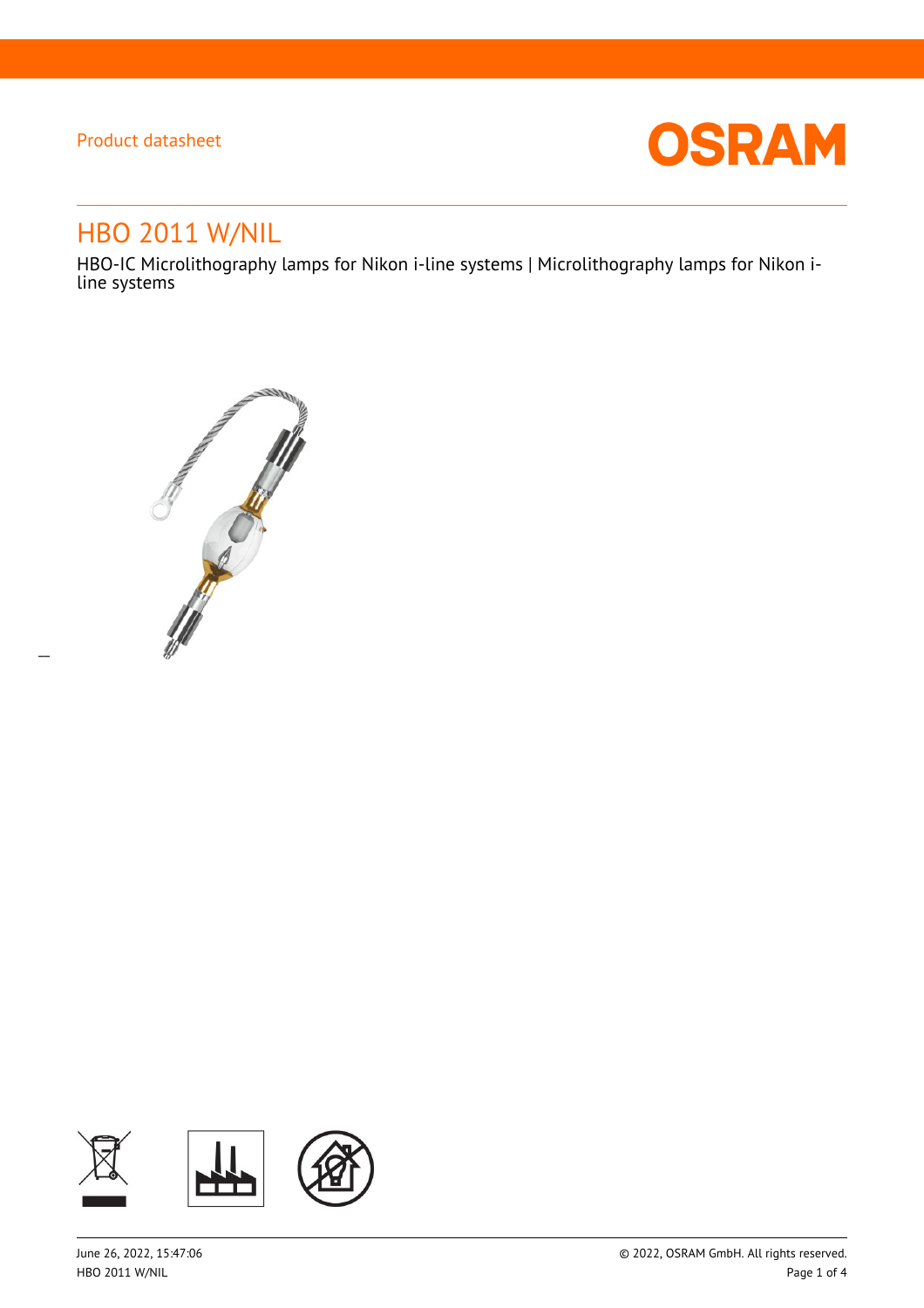#### Technical data

### **Electrical data**

| Nominal voltage        | 25 V      |
|------------------------|-----------|
| <b>Nominal current</b> | 80 A      |
| Type of current        | DC        |
| Rated wattage          | 2000.00 W |
| Nominal wattage        | 2000.00 W |

### **Dimensions & weight**



| <b>Diameter</b>                             | 55.0 mm            |
|---------------------------------------------|--------------------|
| Length                                      | 256.0 mm           |
| <b>Mounting length</b>                      | 256.0 mm           |
| Length with base excl. base pins/connection | 234.00 mm          |
| Light center length (LCL)                   | $107.75$ mm $^{1}$ |
| Electrode gap cold                          | $4.5$ mm           |

1) Distance from end of base to tip of anode or cathode (cold)

### **Additional product data**

| Base anode (standard designation)   | SFc27-7/35 <sup>1)</sup> |
|-------------------------------------|--------------------------|
| Base cathode (standard designation) | SFc27-12x1.5/35          |

1) With cable connection (M 8)

### **Capabilities**

| Cooling                 | Forced $1$          |
|-------------------------|---------------------|
| <b>Burning position</b> | Other $\frac{2}{3}$ |

 $^{1)}$  Maximum permissible base temperature: 200  $^{\circ}$ C

2) Anode on top

### **Environmental information**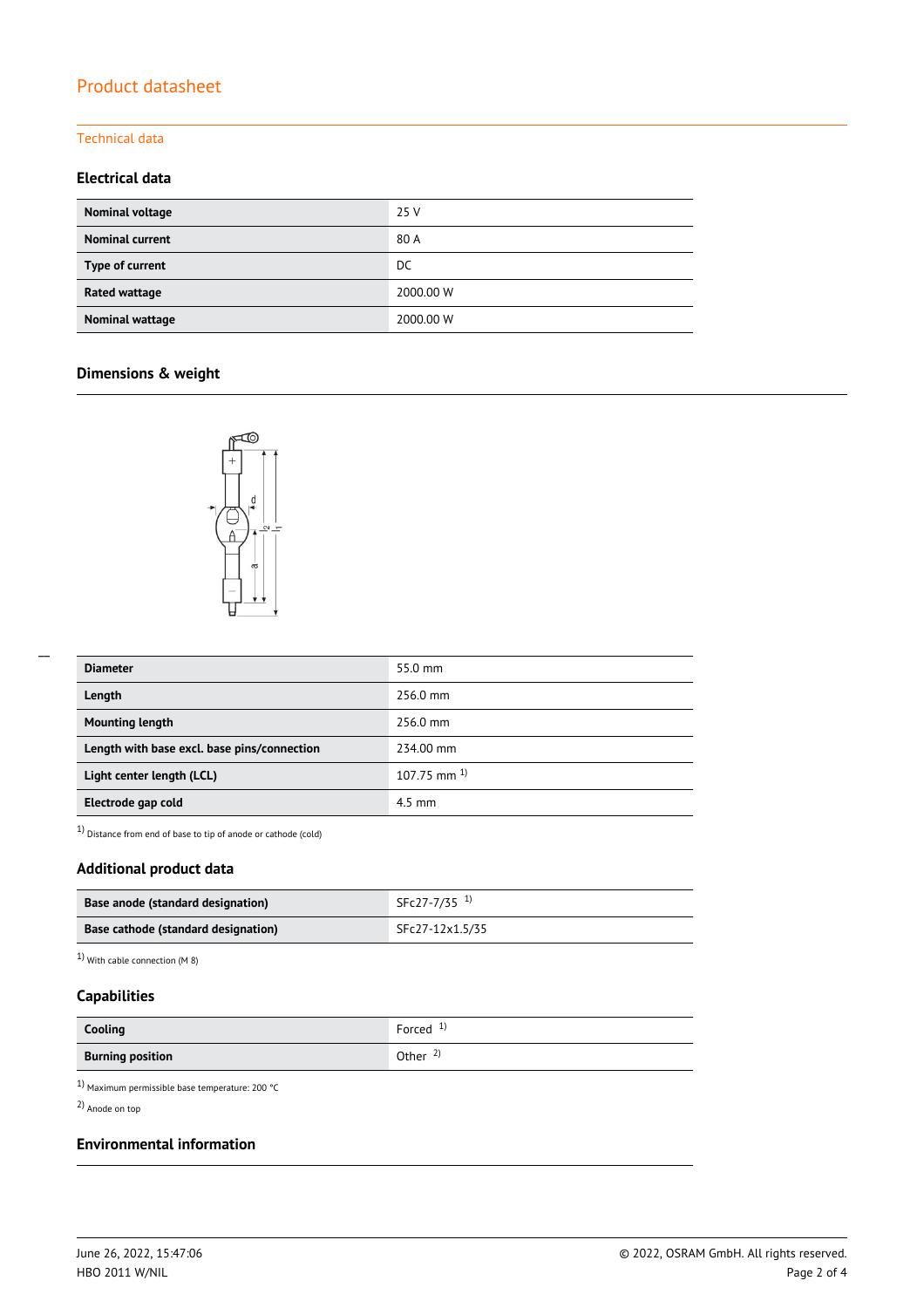# **Information according Art. 33 of EU Regulation (EC) 1907/2006 (REACh)**

| <b>Date of Declaration</b>        | 24-06-2022                                                                                            |  |  |
|-----------------------------------|-------------------------------------------------------------------------------------------------------|--|--|
| <b>Primary Article Identifier</b> | 4050300652641   4050300947556                                                                         |  |  |
| Candidate List Substance 1        | Lead                                                                                                  |  |  |
| CAS No. of substance 1            | 7439-92-1                                                                                             |  |  |
| <b>Safe Use Instruction</b>       | The identification of the Candidate List substance is<br>sufficient to allow safe use of the article. |  |  |
| Declaration No. in SCIP database  | 5efb91be-af08-429e-aaec-b47e173fcb09   157b0c08-<br>4c81-445d-8e68-87463e9cc30e                       |  |  |